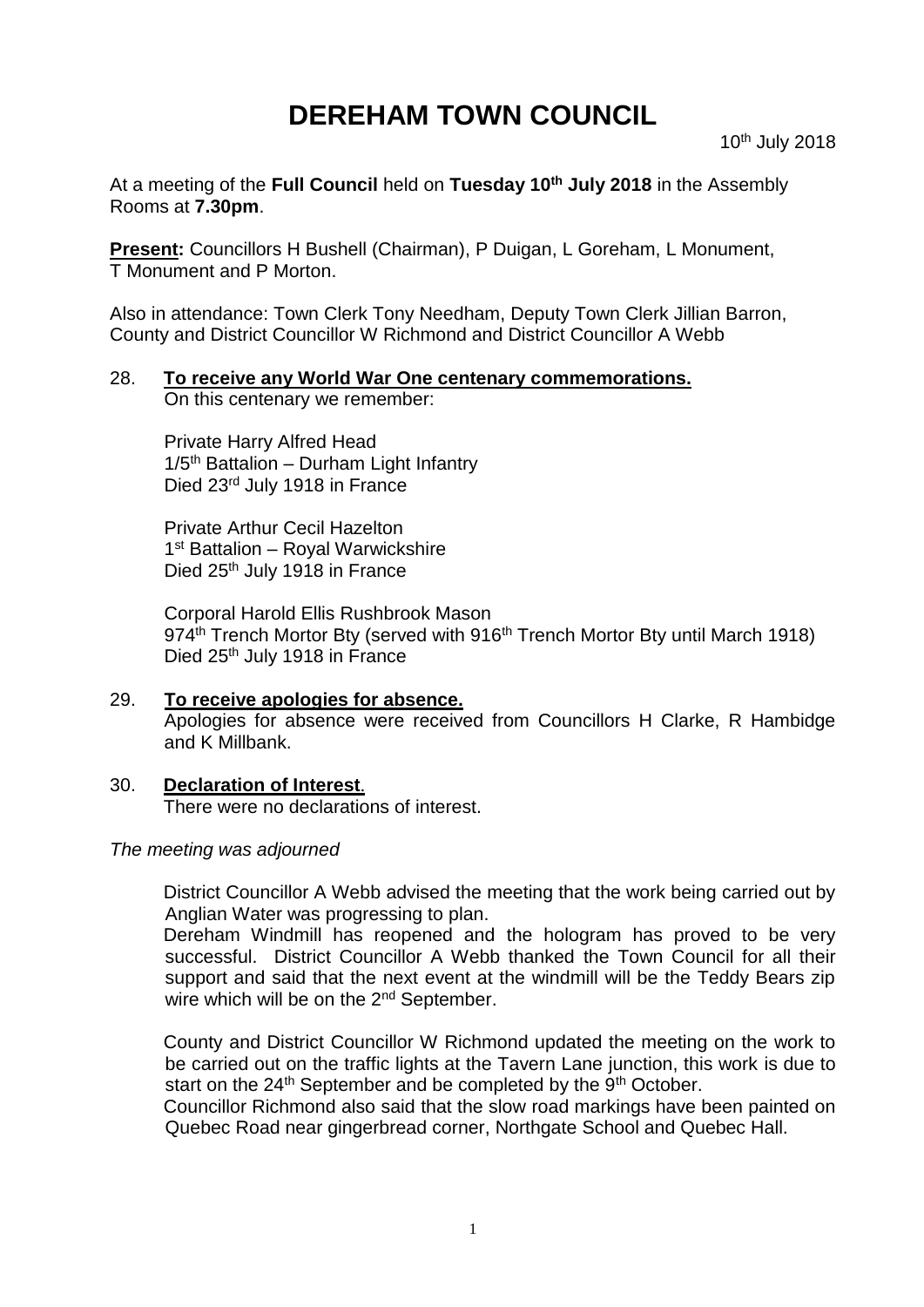Councillor P Duigan said that the dualling of the A47 between Tuddenham and Easton is still on the advised target.

*The meeting resumed.*

## 31. **To receive announcements.**

The Mayor, Councillor H Bushell announced that she had attended the following events:

| 16 <sup>th</sup> June 2018 | $\sim$ $-$ | Royal British Legion Band Concert                    |
|----------------------------|------------|------------------------------------------------------|
| 23rd June 2018             | $\sim$     | Salvation Army 135 <sup>th</sup> Anniversary Concert |
| 24 <sup>th</sup> June 2018 | $\sim$     | <b>Watton Civic Service</b>                          |
| 26 <sup>th</sup> June 2018 | $\sim$     | Dereham For-Get-Me-Nots                              |
| 30 <sup>th</sup> June 2018 | $\sim$     | <b>Guide Dogs Garden Party</b>                       |
| 6 <sup>th</sup> July 2018  | $\sim$     | <b>Funeral of Councillor Cliff Jordan</b>            |
|                            |            |                                                      |

32. To receive, confirm as correct and sign the minutes of the **Full Council** meeting held on **Tuesday 12th June 2018.**

Proposed by Councillor H Bushell, seconded by Councillor L Monument, the minutes of the Full Council meeting Tuesday 12<sup>th</sup> June 2018 were agreed and signed subject to minor amendments.

#### 33. To receive, confirm as correct and sign the minutes of the **Planning** meeting held on **Tuesday 12th June 2018 and Tuesday 26th June 2018**

Proposed by Councillor H Bushell, seconded by Councillor L Monument the minutes of the planning meetings Tuesday 12<sup>th</sup> June 2018 and Tuesday 26<sup>th</sup> June 2018 were agreed and signed subject to minor amendments.

## 34. **To receive and adopt the list of accounts paid, the Financial Statement and list of accounts to be paid.**

Proposed by Councillor H Bushell, seconded by Councillor P Duigan, the list of accounts paid, the Financial Statement and list of accounts to be paid were agreed and signed.

## 35. **To consider supporting an application for a No cold calling sign to be placed at Warner Avenue.**

Proposed by Councillor P Duigan, seconded by Councillor L Monument, it was agreed that the Town Council would support an application for a No cold calling sign to be placed at Warner Avenue.

# 36. **To consider First World War Centenary Grant for theatre production of Not about Heroes for Friends of Dereham Memorial Hall**

Proposed by Councillor L Monument, seconded by Councillor T Monument, it was agreed that a grant of £250 would be given to the Friends of Dereham Memorial Hall with an offer of underwriting another £200 should it be necessary.